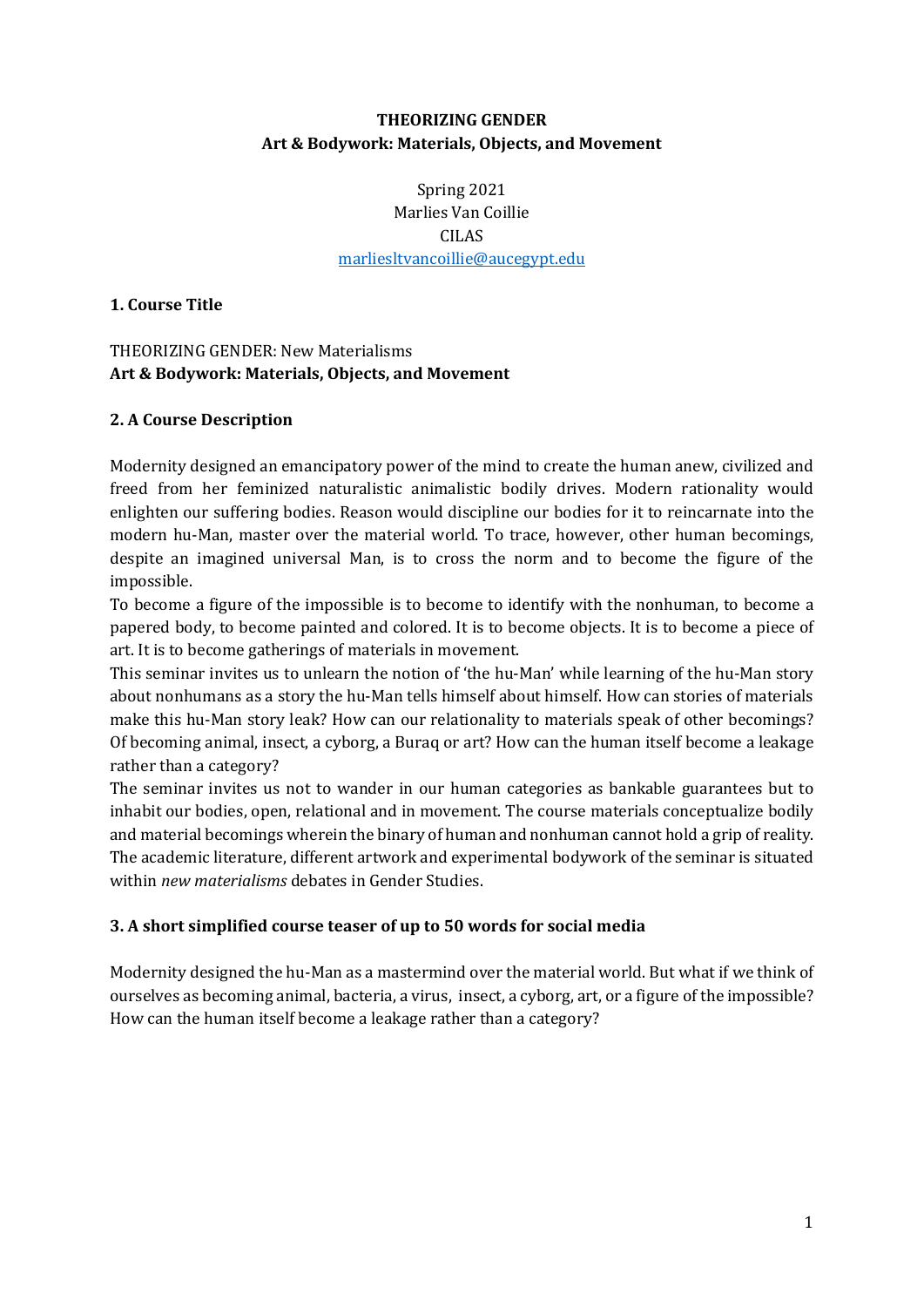## **4. A course image**



Credits: Marlies Van Coillie @roo7plastic, Ammar Abo Bakr @dibbanah, Mohamed ElMalt @albisuo.designs

#### **5. A tentative course flow, including the weekly topics, materials (reading, viewing, listening etc.) and exercises or assignments**

#### **Course Requirements:**

*Participation* – The seminar is situated within education as a form of correspondence with the complex lifeworld of the students. It is therefore premised on interactions, active participations, and class discussions. The seminar therefore requires both attendance and input of the students. All students are expected to attend all seminars and to thoroughly have read the assigned material in preparation for the seminar discussion. **The reading consists out of snippets of articles not the full articles as listed in outline of the reading materials.** 

*Response Essays* – Each student in turn is required to write/paint/draw/collect a response essay in a personal sketchbook and bring it to class. The response essay engages creatively the key concepts of the reading materials of the seminar assigned for a class, offers a critical reflection of the posed arguments in the readings and raises questions in relation to the material. The essay furthermore situates itself within the correspondence and conversations between the overall readings of the seminar. The sketchbook in form allows for a creative assemblage of things; it is meant to be a material diary during the course.

*Creative Project* – Based on an embodiment of knowledge, the creative project asks from the students to engage *new materialisms* through an artistic form of expression that blurs the division between art and academic forms of knowledge production.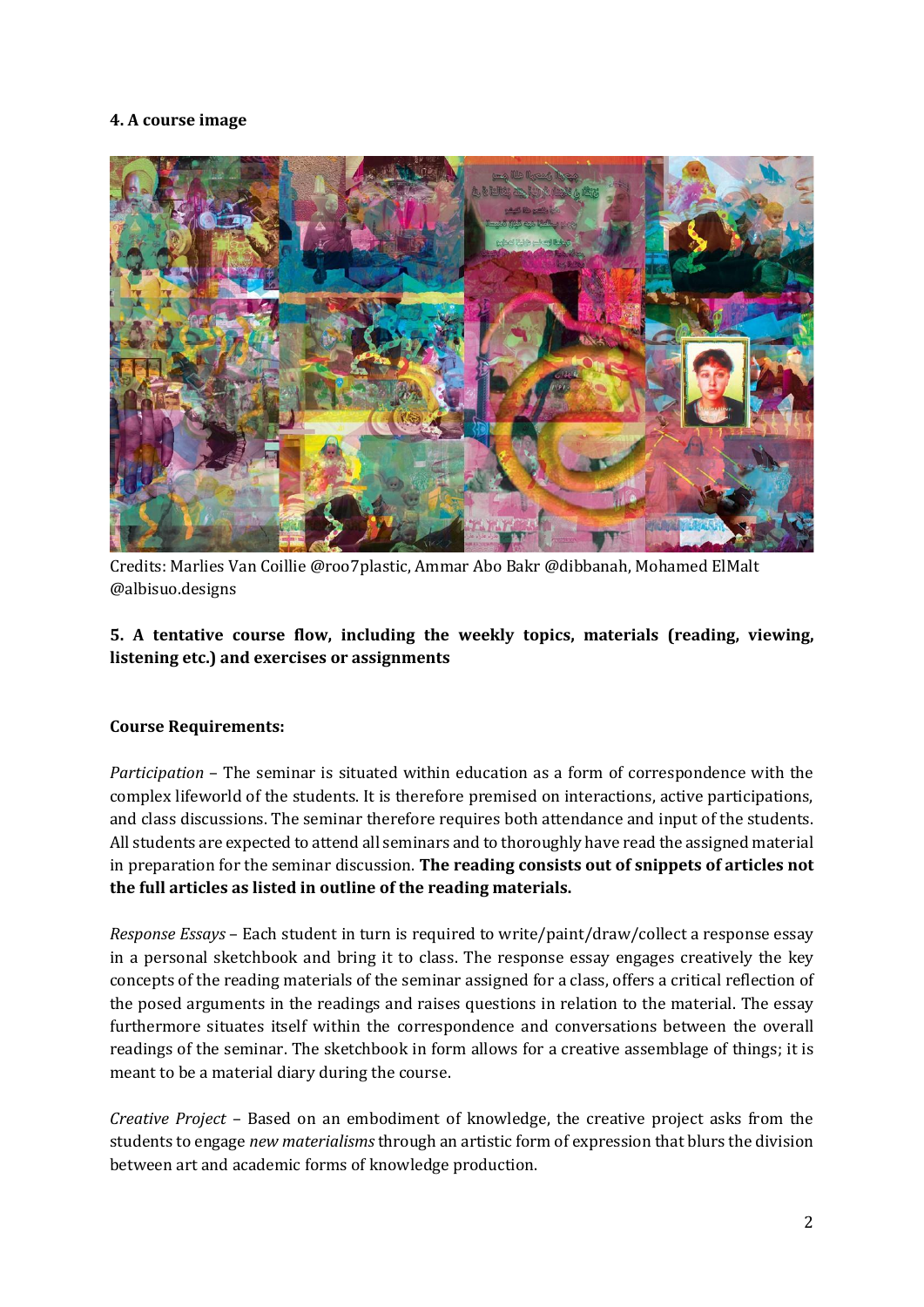#### **Schedule and Outline of Reading Materials**

#### **WEEK 1 INTRODUCING KOYAANISQATSI**

#### **Course**

#### *Artwork*

Ko•yaa•nis•qatsi (from the Hopi Language), n. 1. crazy life. 2. Life in turmoil. 3. life out of balance. 4. life disintegrating. 5. a state of life that calls for another way of living. (Documentary 1982) *Bodywork* Stretching

#### **WEEK 2 TOYS**

## *Assignment Readings: Academic Snippets of literature on the Concept of Mimesis in New Materialisms*

*Texts:* Coole, D. & S. Forst (2010). Introducing the new materialisms. In D. Coole & S. Frost (Eds.), *New materialism: Ontology, agency, and politics* (pp. 1-43). Durham, NC: Duke University Press.; Taussig, M. (1991). Tactility and distraction. *Cultural Anthropology 6*(2), 147-153. [https://doi.org/10.1525/can.1991.6.2.02a00020;](https://doi.org/10.1525/can.1991.6.2.02a00020)

Taussig, M. (1993). *Mimesis and alterity: A particular history of senses*. New York, NY: Routledge.; Bergson, H. (2002). *The two sources of morality and religion* (R. A. Audra, C. Brereton & W. H. Carter Trans.). Notre Dame, IN: University of Notre Dame Press. (Original work published 1935).;

Chow, R. (2010). The Elusive Material, What the Dog Doesn't Understand. In D. Coole & S. Frost (Eds.), *New materialisms: Ontology, agency, and politics* (pp. 221-233). Durham, NC: Duke University Press.;

Leloup, J. & J. Needleman (2002). *The gospel of Mary Magdalene* (J. Rowe Trans.). Rochester, NY: Inner Traditions.

#### *Example of snippet:*

*"He is alone in realizing that he is subject to illness, alone in knowing that he must die…Of all the creatures that live in society, man alone can swerve from the social line by giving way to selfish preoccupations…This twofold shortcomings in man is the price paid for intelligence. Man cannot exert his faculty of thought without imagining an uncertain future, which rouses his fears and his hopes. He cannot think about what nature demands of him, in so far as she has made a social being of him, without saying to himself that he might often find it more profitable to ignore others and to think of himself alone. In both cases there would be a break of the normal, natural order of things" (Bergson, 1935, pp. 204-205)*

*"Assuming that society is to go on—there must be a counterpoise, at these points, to intelligence. If this counterpoise cannot be instinct itself, for the very reason that its place has been taken by intelligence, the same effect must be produced by a virtuality of instinct, or, if you prefer it, by the residue of instinct which survives on the fringe of intelligence: it cannot exercise direct action, but, since intelligence works on representations, it will call up 'imaginary ones', which will hold their own against the representation of reality and will succeed, through the agency of intelligence itself,*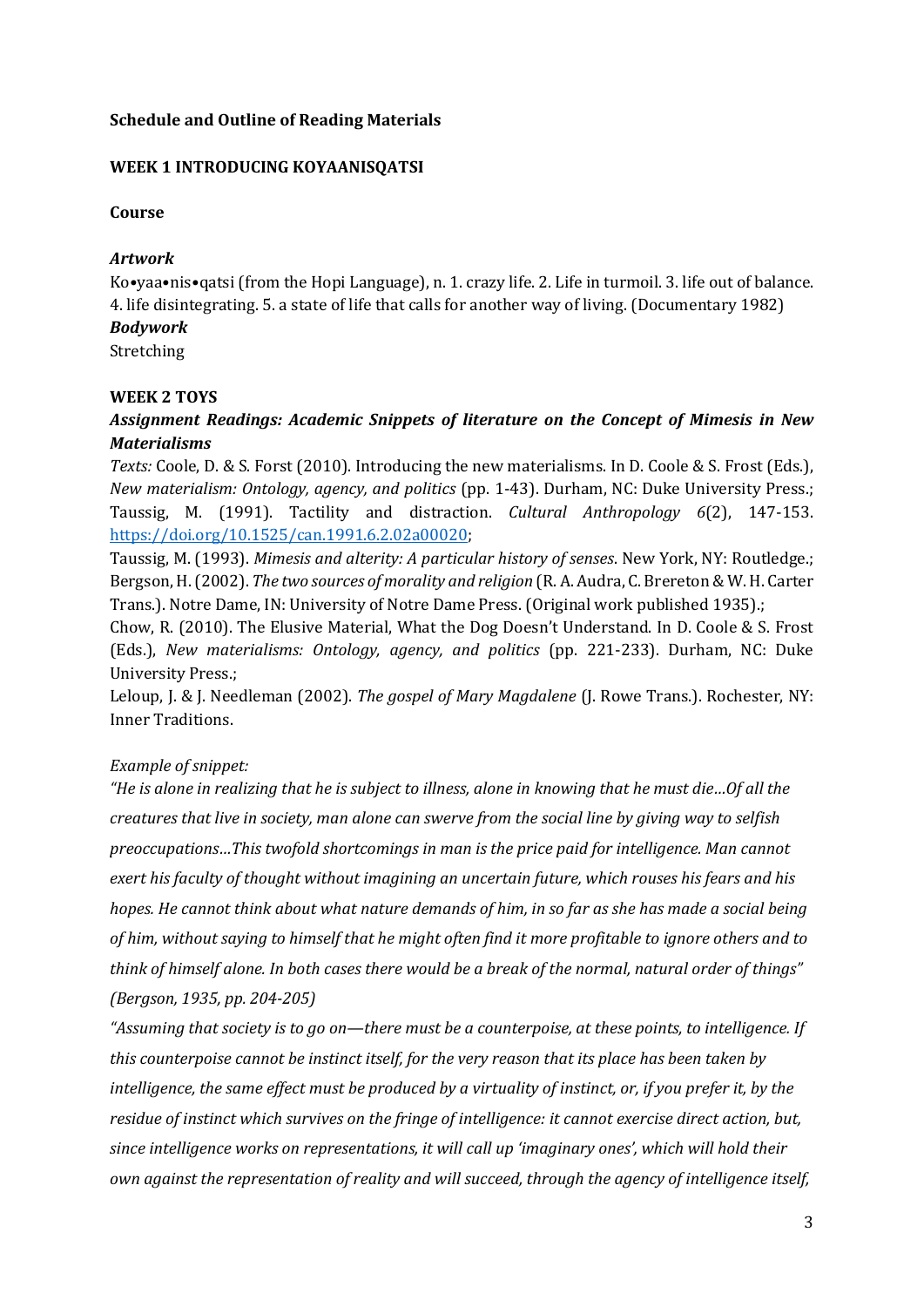*in counteracting the work of intelligence. This would be the explanation of the myth-making* 

*faculty" (Bergson, 1935, p. 119).*

*"Homo Sapiens, the only creature endowed with reason, is also the only creature to pin its existence to things unreasonable" (Bergson, 1935, p. 102).* 

# **Course**

# *Artwork*

Extract Ethnographic Research: Van Coillie, M. (2020). "Prologue: Painting Figures". *Toy-Stories of the (Im)Material Life of Things: Public Art of Becoming in the Moulid. Bodies, Objects, and Mimesis*. Cairo: The American University in Cairo [Thesis].

## *Bodywork*

Stretching

# **WEEK 3 PENCILS**

*Assignment Readings: Academic Snippets of literature on the Concept of Art in New Materialisms* 

*Texts:* Coole, D. (2010). The inertia of matter and the generativity of flesh. In D. Coole & S. Frost (Eds.), *New materialism: Ontology, agency, and politics* (pp. 92-115). Durham, NC: Duke University Press.;

Ahmed, S. (2010). Orientations matter. In D. Coole & S. Frost (Eds.), *New materialisms: Ontology, agency, and politics* (pp. 116-136). Durham, NC: Duke University Press.;

Pandian, A. & S. McLean (2017). Prologue. In A. Pandian & S. McLean (Eds.), *Crumpled paper boat* (pp. 1-10). Durham, NC: Duke University Press.;

Guyer, J. I. (2015). Intoduction to the question: is confusion a form?. *Social Dynamics* 41(1), 1-16. doi: 10.1080/02533952.2015.1029742;

Stravrides, S. (2010). *Towards the City of Thresholds*. Professional Dreamers [Online].;

Gambetti, Z. (2016). Risking oneself and one's identity: Agonism revisited. In J. Butler, Z. Gambetti & L. Sabsay (Eds.), *Vulnerability in resistance* (pp. 28-51). Durham, NC: Duke University Press.; Biehl, J. & P. Locke (2017). Ethnographic sensorium. & Anthropology of Becoming. In J. Biehl & P. Locke (Eds.), Unfinished: The anthropology of becoming (pp. 1-88). Durham, NC: Duke University Press.;

Orlie, M. (2010). Impersonal matter. In D. Coole & S. Frost (Eds.), *New materialisms: Ontology, agency, and politics* (pp. 116-136). Durham, NC: Duke University Press.;

Gambetti, Z. (2005). The agent is the void! From the subjected subject to the subject of action. *Rethinking Marxism: A Journal of Economics, Culture & Society 17*(3), 425- 437. [https://doi.org/10.1080/08935690500122289;](https://doi.org/10.1080/08935690500122289)

Fabian, J. (2014). *Time and the other: How anthropology makes its object*. New York, NY: Columbia University Press.

# *Example of snippet:*

*"Although her external functions were almost dead, she retained a puzzling life within her body.* 

*Her "dictionary" was a sea of words, references to all kinds of illness, places and roles she no longer* 

*inhabited, and people she once knew and lived for: "Documents, reality, tiresomeness, truth, saliva,*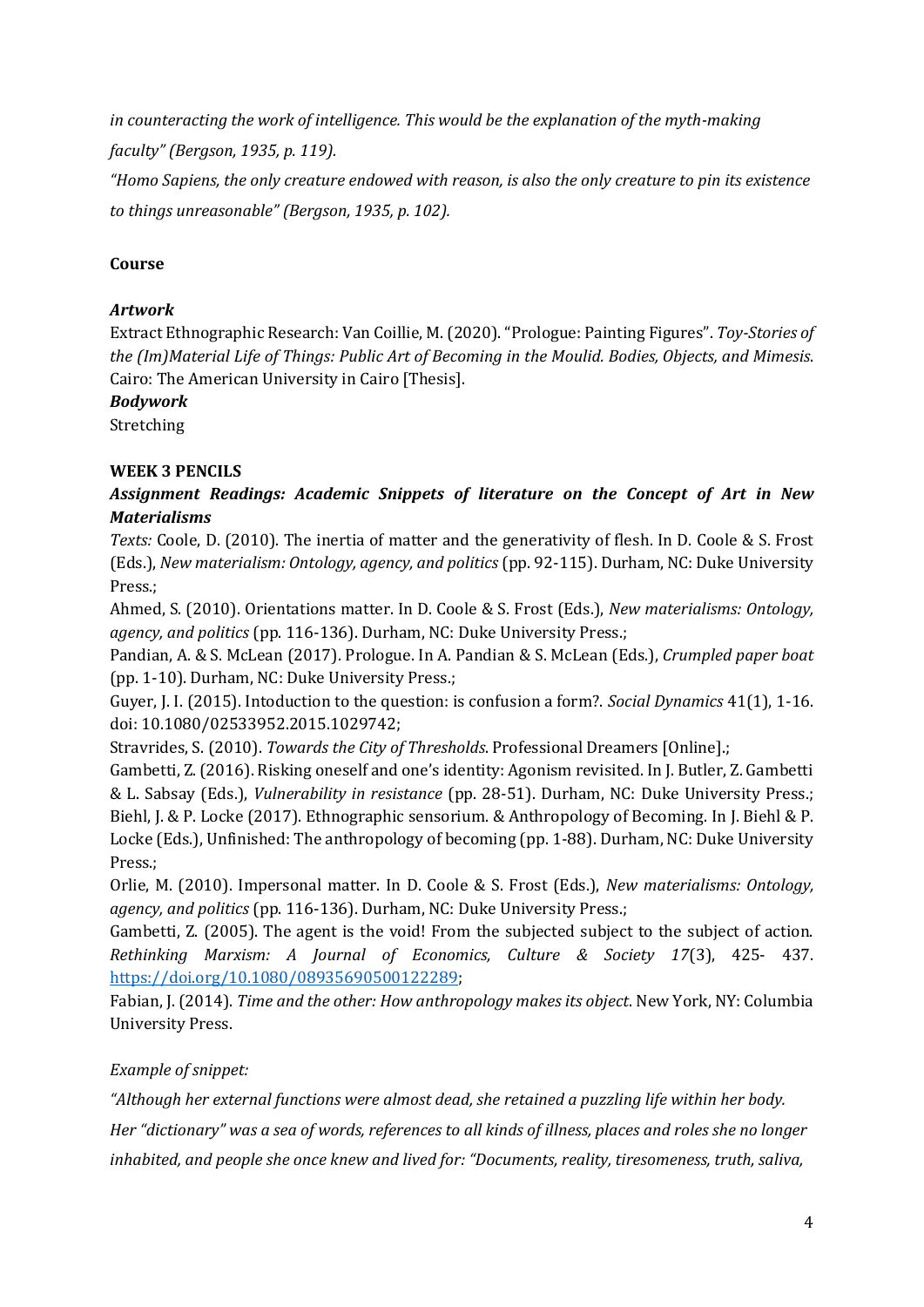*voracious, consumer, saving, economics, Catarina, spirit, pills, marriage, cancer, Catholic church, separation of bodies, division of the state, the couple's children." Her seemingly disaggregated words were in many ways an extension of the abject figure she had become in family life, medicine, and Brazil. "Medical records, ready to go to heaven," she wrote. "Dollars, Real, Brazil is bankrupted, I am not to be blamed, without a future. Things out of justice. Human body?"" (Biehl & Locke, 2017, p. 52).* 

#### **Course**

#### *Artwork*

Pasting: *The Battle Mural (Part 2/3)/Ammar Abo Bakr*. In: Hamdy, B. & D. Karl (Eds.) (2014). *Walls of freedom: Street art of the Egyptian revolution*. Berlin, Germany: From Here To Fame Publishing. *Bodywork* 

Stretching

#### **WEEK 4 PAINTING**

*Assignment Readings: Academic Snippets of literature on the Concept of Landscape Texts:* Ingold, T. (1993). The temporality of the landscape. *World Archaeology* 25(2), 152-174. [https://doi.org/10.1080/00438243.1993.9980235;](https://doi.org/10.1080/00438243.1993.9980235)

Brown, W. (2003). Gender in counterpoint. *Feminist theory 4*(3), 365-368. doi: 10.117/14647001030043011;

Simone, A. (2010). *City life from Jakarta to Dakar: Movements at the crossroads*. New York, NY: Routledge.;

Cordner, C. (2009). Waiting, patience and love. In G. Hage (Ed.), Waiting (pp. 169-181). Melbourne, VI: Melbourne University Press.;

Butler, J. (2011, September 7). Bodies in alliance and the politics of the street. *European Institute for Progressive Cultural Policies*. Retrieved from

[https://transversal.at/transversal/1011/butler/en;](https://transversal.at/transversal/1011/butler/en)

Bisell, D. (2015). Virtual infrastructures of habit: The changing intensities of habit through gracefulness, restlessness and clumsiness. Cultural Geographies 22(1), 127-146. <https://doi.org/10.1177/1474474013482812>

## *Example of snippet:*

*"Imagine a film of the landscape, shot over years, centuries, even millennia. Slightly speeded up, plants appear to engage in very animal-like movements, trees flex their limbs without any prompting from the winds. Speeded up rather more, glaciers flows like rivers and even the earth begins to move. At yet greater speeds solid rocks bends, buckles and flows like molten metal. The world itself begins to breathe." (Ingold, 1993, p.164)*

#### **Course**

## *Artwork*

Painting: *The Harvesters*/*Pieter Bruegel the Elder*. In: Ingold, T. (1993). The temporality of the landscape. *World Archaeology* 25(2), 152-174. <https://doi.org/10.1080/00438243.1993.9980235>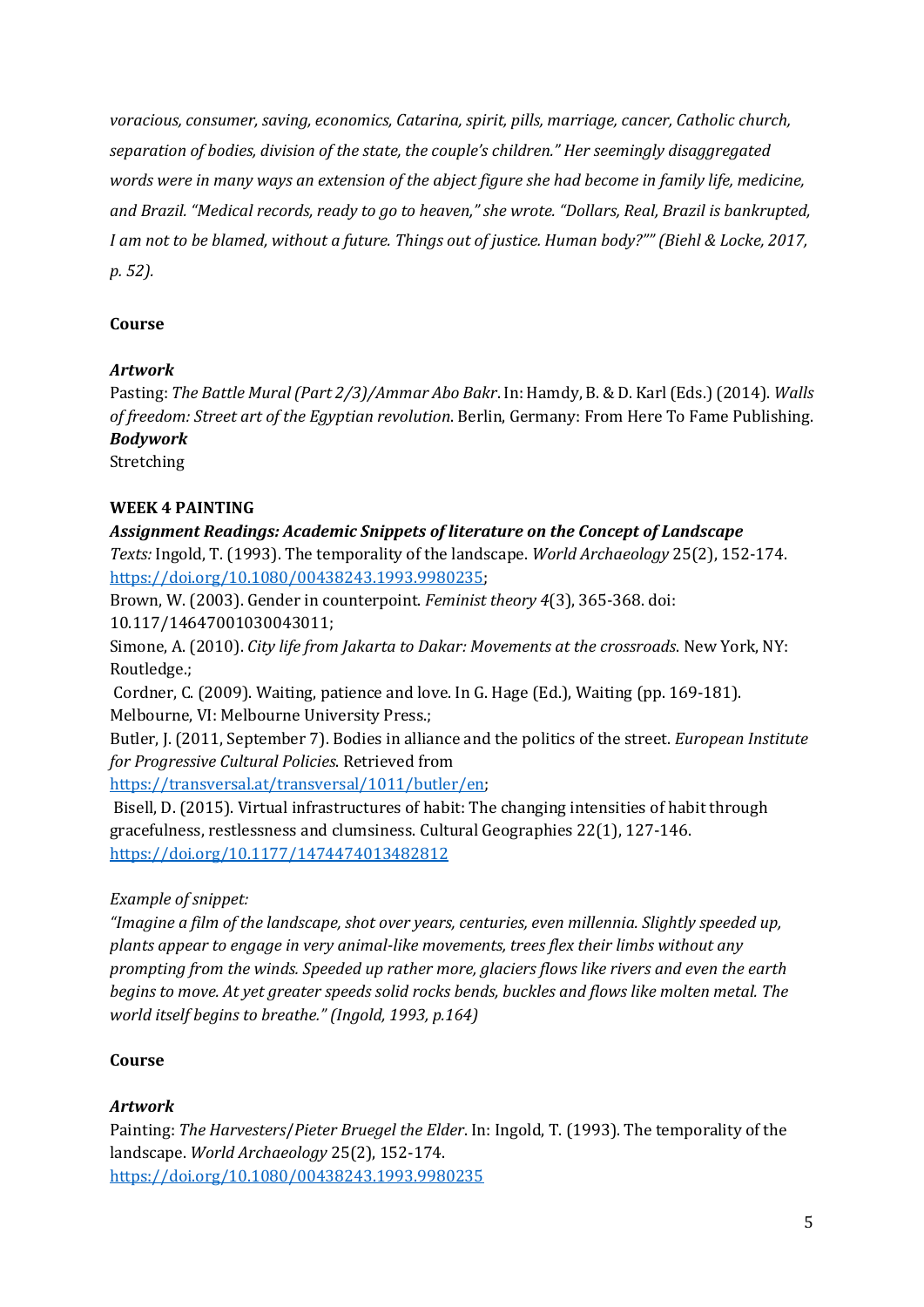*Bodywork* 

Stretching

## **WEEK 5 MONSTER & BURAQ**

## *Assignment Readings: Academic Snippets of literature on the Concept of Life*

*Texts:* Bourdieu, P. (1997). "Social Being, Time and the Sense of Existence". In: *Pascalian Meditations*. Stanford: Stanford University Press;

Hanafin, P. (2009). Rights of passage: Law and the biopolitics of dying. In R. Braidotti, C. Colebrook & P. Hanafin (Eds.), *Deleuze and law, futures* (pp. 47-58). New York, NY: Palgrave MacMillan.;

Braidotti, R. (2010). The Politics of "Life Itself" and New Ways of Dying. In D. Coole & S. Frost (Eds.), *New materialisms: Ontology, agency, and politics* (pp. 201-220). Durham, NC: Duke University Press.;

Agamben, G. (1996). Form-of-life. In P. Virno & M. Hardt (Eds.), *Radical thought in Italy: A potential politics* (pp. 150-156). Minneapolis, MN: University of Minnesota Press.;

Huffer, L. (2017). Foucault's fossils: Life itself and the return to nature in feminist philosophy. In R. Grusin (Ed.), *Anthropocene feminism* (pp. 65-88). Minneapolis, MN: University of Minnesota Press.;

Žižek, S. (2009). How to begin from the beginning. *New Left Review 57*, 43-55. Retrieved from [https://newleftreview.org/issues/II57/articles/slavoj-zizek-how-to-begin-fromthe](https://newleftreview.org/issues/II57/articles/slavoj-zizek-how-to-begin-fromthe-beginning.pdf)[beginning.pdf;](https://newleftreview.org/issues/II57/articles/slavoj-zizek-how-to-begin-fromthe-beginning.pdf)

Ibn Al 'Arabi (2005). The Meccan revelations. (Vol. 1) (M. Chodkiewicz Ed., W. C. Chittick & J. W. Morris Trans.). New York, NY: Pir Press

## *Example of snippet:*

*"To be as if already gone is to accept death and not allow it to become the limit of thinking. This is a living with, or being with death, which sees it not as an intruder but as that without which we cannot live." (Hanafin, 2009, p. 47)*

## **Course**

*Artwork Hajj Paintings: Buraq Bodywork*  Stretching

## **WEEK 6 TOMB**

*Assignment Readings: Academic Snippets of literature on the Concept of Death* 

*Texts:* Emerson, R. G. (2019). *Necropolitics: Living death in Mexico*. Palgrave Macmillan. https.//doi.org/10.1007/978-3-030-12302-4;

Braidotti, R. (2009). Locating Deleuze's eco-philosophy between bio/zoe-power and necropolitics. In R. Braidotti, C. Colebrook & P. Hanafin (Eds.), *Deleuze and law, futures* (pp. 96- 116). New York, NY: Palgrave MacMillan.;

Mbembe, A. (2003). *Necropolitics* (L. Meintjes Trans.). *Public Culture 15*(1), 11-40. [https://doi.org/10.1215/08992363-15-1-11;](https://doi.org/10.1215/08992363-15-1-11)

Massumi, B. (2017, November 13). Histories of violence: Affect, power, violence – The political is not personal (B. Evans Interviewer). *Los Angeles Review of Books*. Retrieved from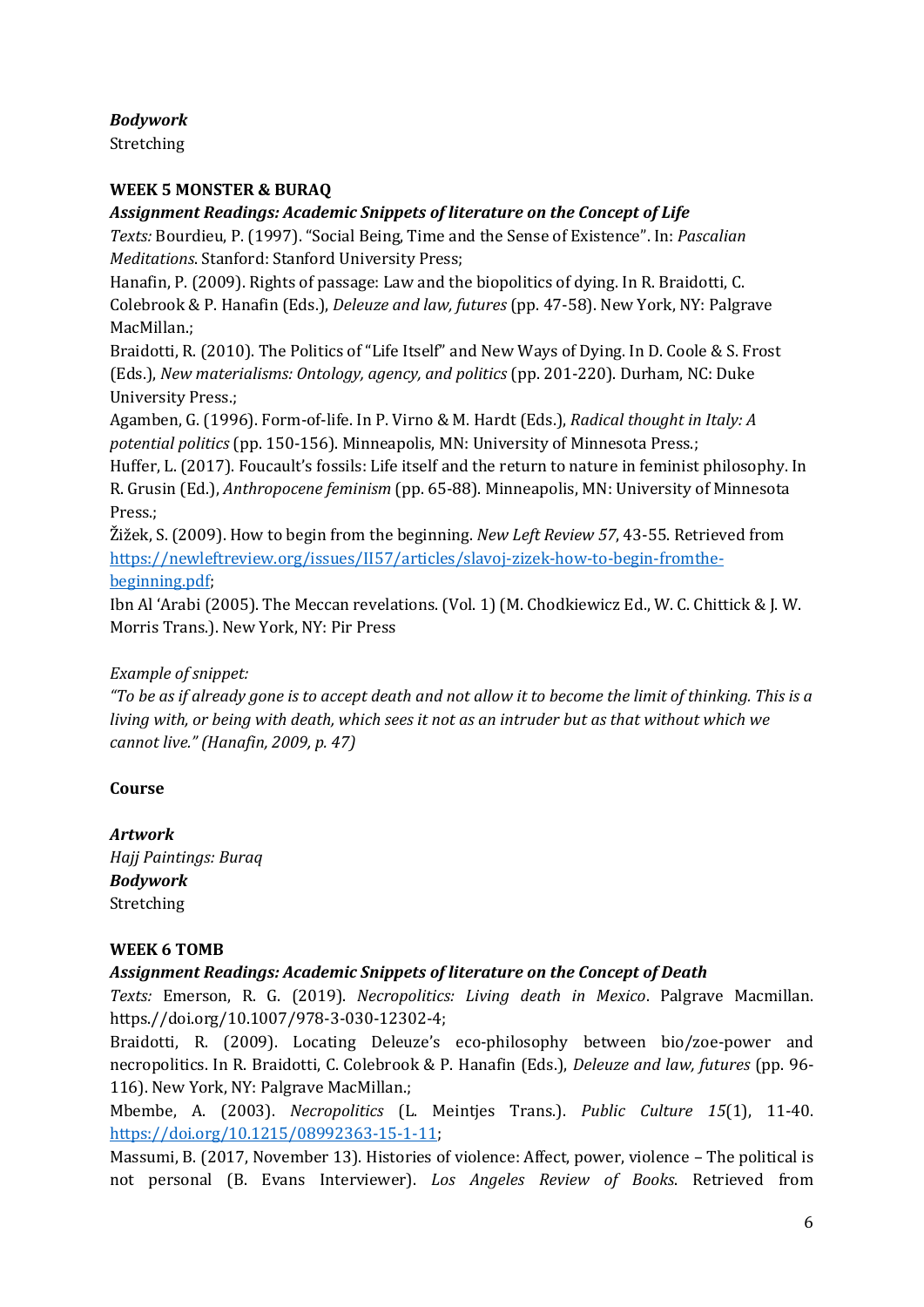[https://lareviewofbooks.org/article/histories-of-violence-affect-powerviolence-the-political-is](https://lareviewofbooks.org/article/histories-of-violence-affect-powerviolence-the-political-is-not-personal/)[not-personal/;](https://lareviewofbooks.org/article/histories-of-violence-affect-powerviolence-the-political-is-not-personal/)

Ibn Al 'Arabi (2005). The Meccan revelations. (Vol. 1) (M. Chodkiewicz Ed., W. C. Chittick & J. W. Morris Trans.). New York, NY: Pir Press

#### *Example of snippet:*

*"In spite of the terror and the symbolic sealing off of the slave, he or she maintains alternative perspectives toward time, work, and self. This is the second paradoxical element of the plantation world as a manifestation of the state of exception. Treated as if he or she no longer existed except as a mere tool and instrument of production, the slave nevertheless is able to draw almost any object, instrument, language, or gesture into a performance and then stylize it. Breaking with uprootedness and the pure world of things of which he or she is but a fragment, the slave is able to demonstrate the protean capabilities of the human bond through music and the very body that was supposedly possessed by another." (Mbembe, 2003, p. 22)* 

#### **Course**

#### *Artwork*

*Music Underground Railroad Poem Extract: Sidi Ahmad al-Rifa'i Poem Extract: Rabia Al-Adawiyya Bodywork*  Stretching

#### **WEEK 7 GLITCH & CLOCK**

#### *Assignment Readings: Academic Snippets of literature on the Concept of Event*

*Texts:* Cheah, P. (2010). Non-dialectical materialism. In D. Coole & S. Frost (Eds.), *New materialisms: Ontology, agency, and politics* (pp. 70-91). Durham, NC: Duke University Press.; Kapferer, B. (2010). Introduction: In the event—towards an anthropology of generic moments. *Social Analysis 54*(3), 1-27. doi: 10.3167/sa.2010.540301;

Lapoujade, D. (2018). Time and Affect. *Powers of time. Versions of Bergson* (pp. 1-16). Minneapolis, MN: University of Minnesota Press.;

Badiou, A. (2009). Section 2: The event according to Deleuze. *Logics of Worlds: Being and Event II* (pp. 381-388). London, England: Continuum.;

Mullarkey, J. (2007). Life, movement and the fabulation of the event. Theory, Culture & Society 24(6), 53-70. [https://doi.org/10.1177/0263276407078712;](https://doi.org/10.1177/0263276407078712)

Lazzarato, M. (2007). Machines to crystallize time: Bergson. *Theory, Culture & Society 24*(6), 93- 122. [https://doi.org/10.1177/0263276407078714;](https://doi.org/10.1177/0263276407078714)

Casarino, C. (2008). "Time matters: Marx, Negri, Agamben, and the corporeal". In: *Praise of the Common* (ed. Casarino, A Negri). Minneapolis: Univ. Minn. Press, 219–245.

*Example of a snippet:* 

*"This relation to alterity is more material than matter as substance or presence because it is more fundamental or "infrastructural", so to speak, since it constitutes matter as such. Simply put Derrida's argument is that the very presence of matter—its persistence, endurance, or being in*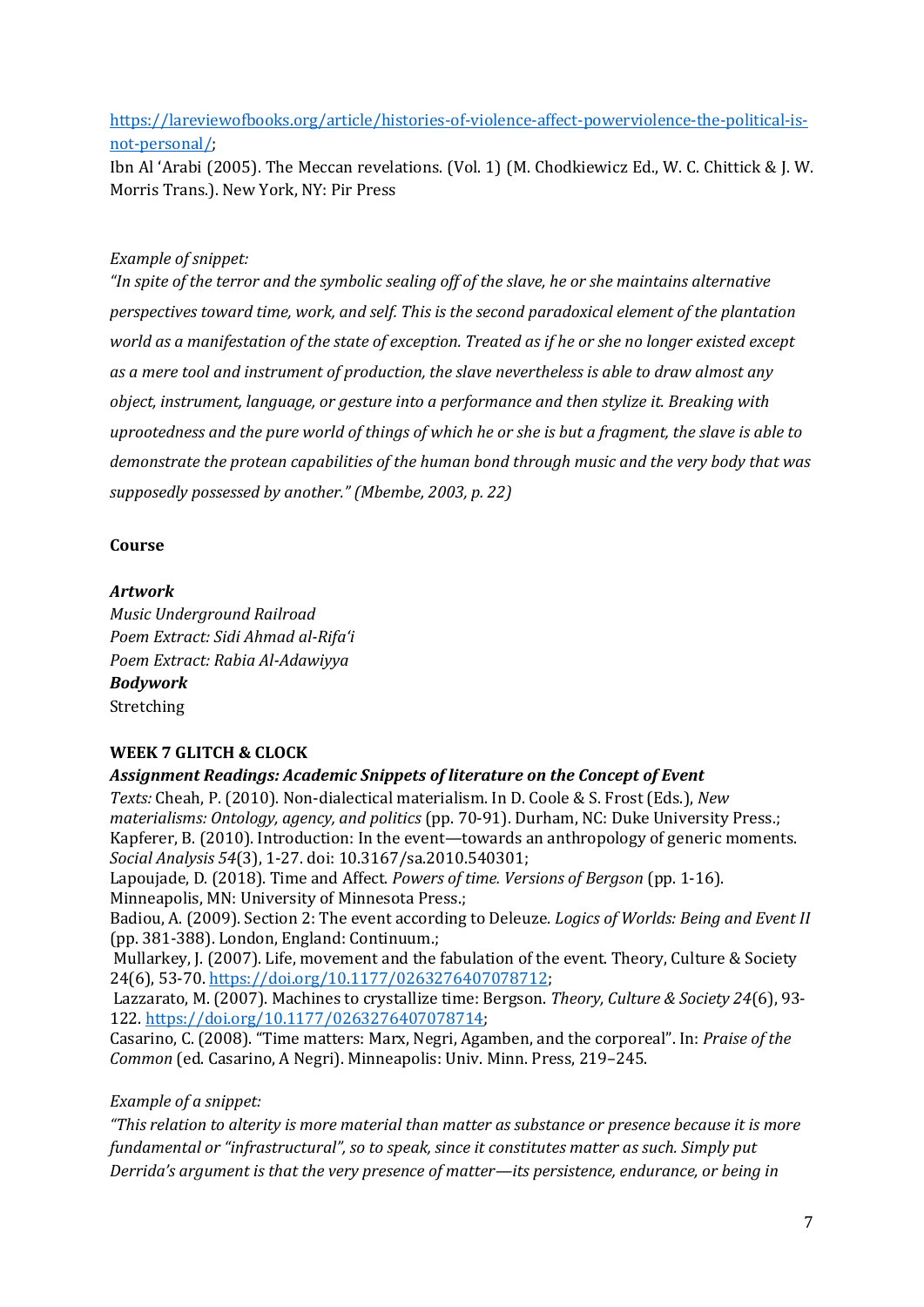*time—is premised on there being such a thing as a true gift of time, or which is the same thing, a pure event…They must therefore be understood through the figure of the impossible, that which we cannot imagine or figure within the realm of the possible. They require the thought of an inappropriable other that must necessarily remain unappropriated. For once the other that gives time and the event is appropriated, then it is no longer other, and there is no longer a gift or a pure event…Indeed, the impossible is curiously more material and real than concrete actuality." (Cheah, 2010, pp. 75-76)*

#### **Course**

*Artwork* 

*Mural The Prophet/Ammar Abo Bakr Bodywork*  Stretching

#### **WEEK 8 HUMANIMAL**

#### *Assignment Readings: Academic Snippets of literature on the Concept of the Human*

*Texts:* Esmeir, S. (2012). *Juridical humanity: A colonial history*. Stanford, CA: Stanford University Press.;

Braidotti, R. (2017). Critical posthuman knowledges. *The South Atlantic Quarterly 116*(1), 83-95. [https://doi.org/10.1215/00382876-3749337;](https://doi.org/10.1215/00382876-3749337)

Dolphijn, R. & I. Van Der Tuin (2012). *New materialism: Interviews & cartographies*. Ann Arbor, MI: Open Humanities Press.;

Foucault, M. (1994). *Power* (P. Rabinow ed.). New York, NY: The New Press.; Brown, W. (2005). Feminism unbound: Revolution, mourning, politics. *Edgework: Critical essays on knowledge and politics* (pp. 98-115). Princeton, NJ: Princeton University Press.; Brown, W. (1993). "Wounded Attachments". *Political Theory 21*(3), 390-410.; Grusin, R. (Eds). (2017). *Anthropocene Feminism*. Minneaopolis and London: University of Minnesota Press, vii-xix.

## *Example of a snippet:*

*"Law assumed the power to humanize…The innovation of juridical humanity arose from the figure of a self-present, bounded human; the absence of the autonomous human, together with the inhuman, constituted the other of the human" (Esmeir, 2012, p. 12).*

## **Course**

## *Artwork*

*Documentary Concerning Violence (2014) based on Frantz Fanon's essay Concerning Violence* in: The Wretched of the Earth (1961).

## *Bodywork*

Stretching

#### **WEEK 9 CYBORG & VIRUS**

## *Assignment Readings: Academic Snippets of literature on the Concept of kin*

*Texts:* Handlarski, D. (2010). Pro-creation—Haraway's 'regeneration' and the postcolonial cyborg body. *Women's Studies 39*(2), 73-99. [https://doi.org/10.1080/00497870903459291;](https://doi.org/10.1080/00497870903459291)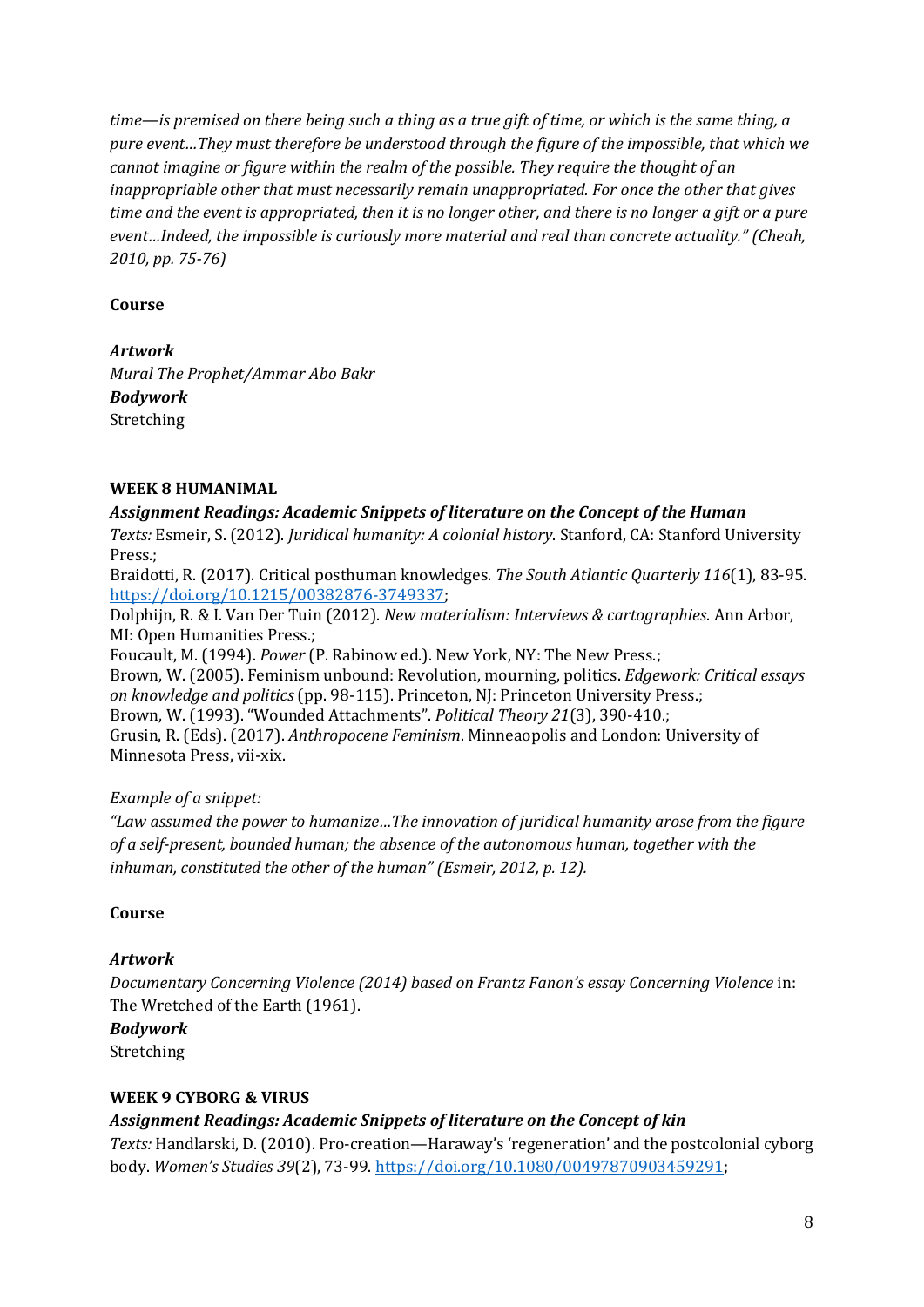Haraway, D. (2016). *A cyborg manifesto: Science, technology and socialist-feminism in the late twentieth century*. University of Minnesota Press. doi: 10.1007/978-1-137-05194- 3\_10; Haraway, D. J. (2016). *Staying with the trouble. Making kin in the Chthulucene*. Durham: Duke University Press;

Smith, Z. (2020). "Something to do" & "Contempt as a Virus". *Intimations*. Penguin Books Ltd.

#### *Example of a snippet:*

*"There is no fundamental, ontological separation in our formal knowledge of machine and organisms, of technical and organic…One consequence is that our sense of connection to our tools is heightened" (Haraway, 2016, p. 60)*

#### **Course**

*Artwork THUS SPOKE ZARATHUSTRA by Friedrich Nietzsche Bodywork* Stretching

#### **WEEK 10 ROCK, PAPER, SCISSORS**

#### *Assignment Readings: Academic Snippets of literature on the Concept of Material*

*Texts:* Ingold, T. (2011). *Being alive: Essays on movement, knowledge and description*. New York, NY: Routledge.;

Ingold, T. (2018). An ecology of materials. In S. Witzgall & K. Stakemeier (Eds.), *Power of material/Politics of materiality* (pp. 59-65). Zurich, Switzerland: Diaphanes;

Tsing, A. L. (2015). *The mushroom at the end of the world: On the possibility of life in capitalist ruins*. Princeton, NJ: Princeton University Press.;

Gómez-Barris, M.(2017). *The Extractive Zone. Social Ecologies and Decolonial Perspectives*. Durham and London: Duke University Press.;

Grosz, E. (2010).Feminism, Materialism, Freedom. In D. Coole & S. Frost (Eds.), *New materialisms: Ontology, agency, and politics* (pp. 139-157). Durham, NC: Duke University Press.;

Connoly, W. E. (2010). Materialities of Experience. In D. Coole & S. Frost (Eds.), *New materialisms: Ontology, agency, and politics* (pp. 178-200). Durham, NC: Duke University Press.;

Frost, S. (2010). Fear and the illusion of autonomy. In D. Coole & S. Frost (Eds.), *New materialisms: Ontology, agency, and politics* (pp. 158-177). Durham, NC: Duke University Press

#### *Example of snippet*

*"It is not as though this world were one of brute physicality, mere matter, until people appeared on the scene to give it form and meaning. Stones to, have histories, forged in ongoing relations with surroundings that may or may not include humans and much else beside. It is all very well to place stones within the context of human social life and history, but within what context do we place this social life and history if not in the ever unfolding worlds of materials in which the very beings of humans, along with that of the non-humans they encounter, is bound up?" (Ingold, 2011, p. 31)*

#### **Course**

*Artwork: ? Bodywork:*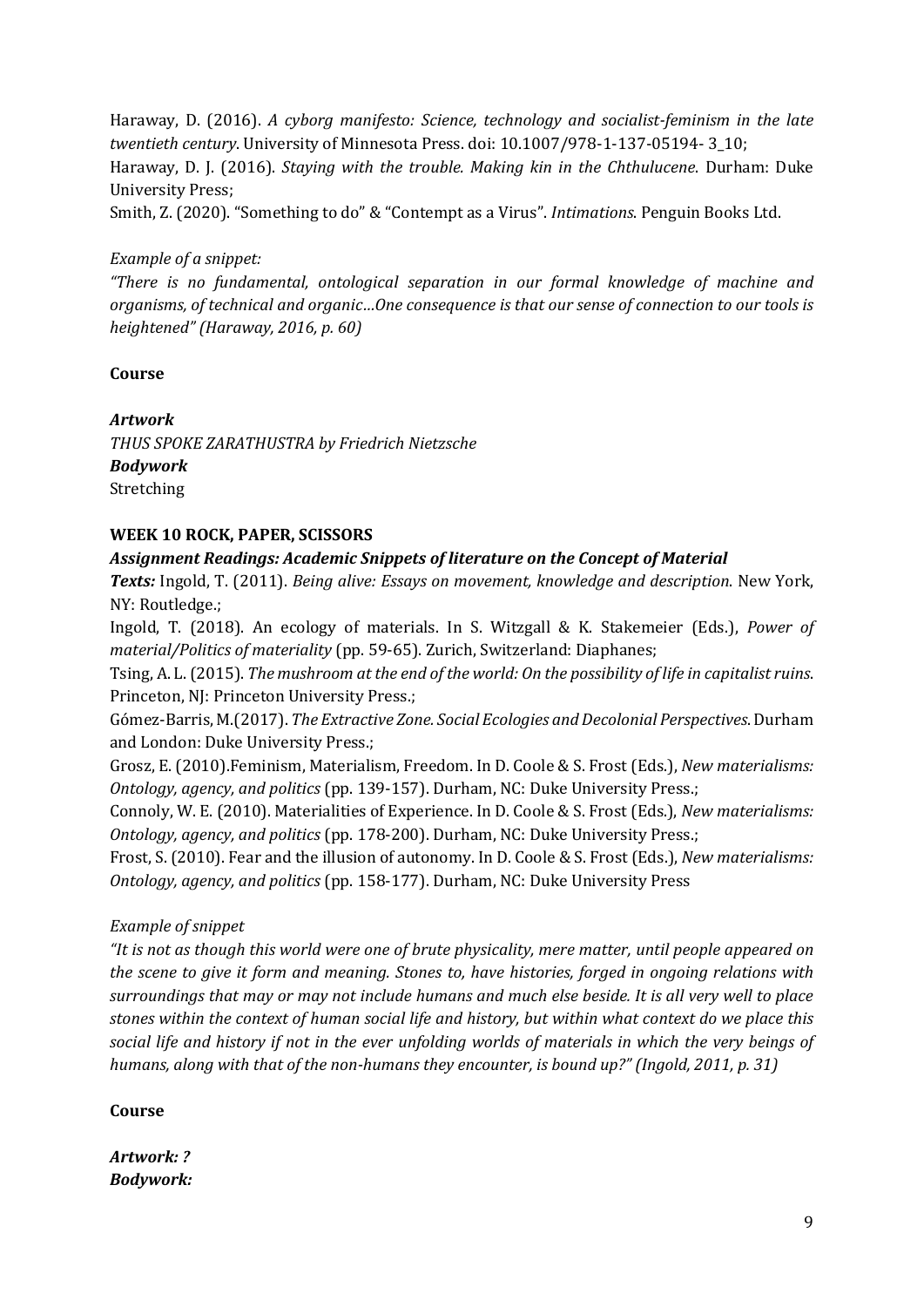Experiment with the stone

Experiment with paper and scissors

*See:* Ingold, T. (2011). *Being alive: Essays on movement, knowledge and description*. New York, NY: Routledge.

## **WEEK 11 SHOES**

#### *Assignment Readings: Academic Snippets of literature on the Concept of Movement*

*Texts:* Ingold, T. (2011). *Being alive: Essays on movement, knowledge and description*. New York, NY: Routledge.;

Lefebvre, H. (2007). *Rhythmanalysis: Space, time and everyday life* (S. Elden & G. Moore Trans.). London, England: Continuum. (Original work published 1992).;

Lefebvre, H. (1991). Social space. *The production of space* (D. N. Smith Trans.) (pp. 68- 168). Oxford, England: Blackwell Publishing.;

Barad, K. (2012). On touching – The inhuman that therefore I am. differences 23(3), 206- 223. [https://doi.org/10.1215/10407391-1892943;](https://doi.org/10.1215/10407391-1892943)

De Sousa Santos, B. (2018). The end of the cognitive empire: The coming of age of epistemologies of the South. Durham, NC: Duke University Press.;

Zibechi, R. (2010). *Dispersing power: Social movements as anti-state forces* (R. Ryan Trans.). Oakland, CA: AK Press.;

Zournazi, M. & C. Tsiolkas (2002). On believing. In M. Zournazi (ed.), *Hope: New philosophies for change* (pp. 98-121). Annandale, NSW: Pluto Press Australia.;

Zournazi, M. & G. Hage (2002). 'On the side of life': Joy and the capacity of being. In M. Zournazi (ed.), *Hope: New philosophies for change* (pp. 150-173). Annandale, NSW: Pluto Press Australia.; Kelada, M. (2015). Social change between potentiality and actuality: Imagination in Cairo's alternative cultural spaces. *International Journal of Sociology 45*(3), 223-233. doi: 10.1080/00207659.2015.1066181

#### *Example of snippet:*

*"Boots and shoes, products of the ever more versatile human hand, imprison the foot, constricting its freedom of movement and blunting its sense of touch."* (Ingold, 2011, p. 36)

## **Course**

*Artwork Music Dhikr Bodywork* Dance and Movement Workshop Experiment Barefoot Experiment Squatting

## **WEEK 12 ART- AND BODYWORK**

Artwork & Bodywork: Presentation Creative Projects